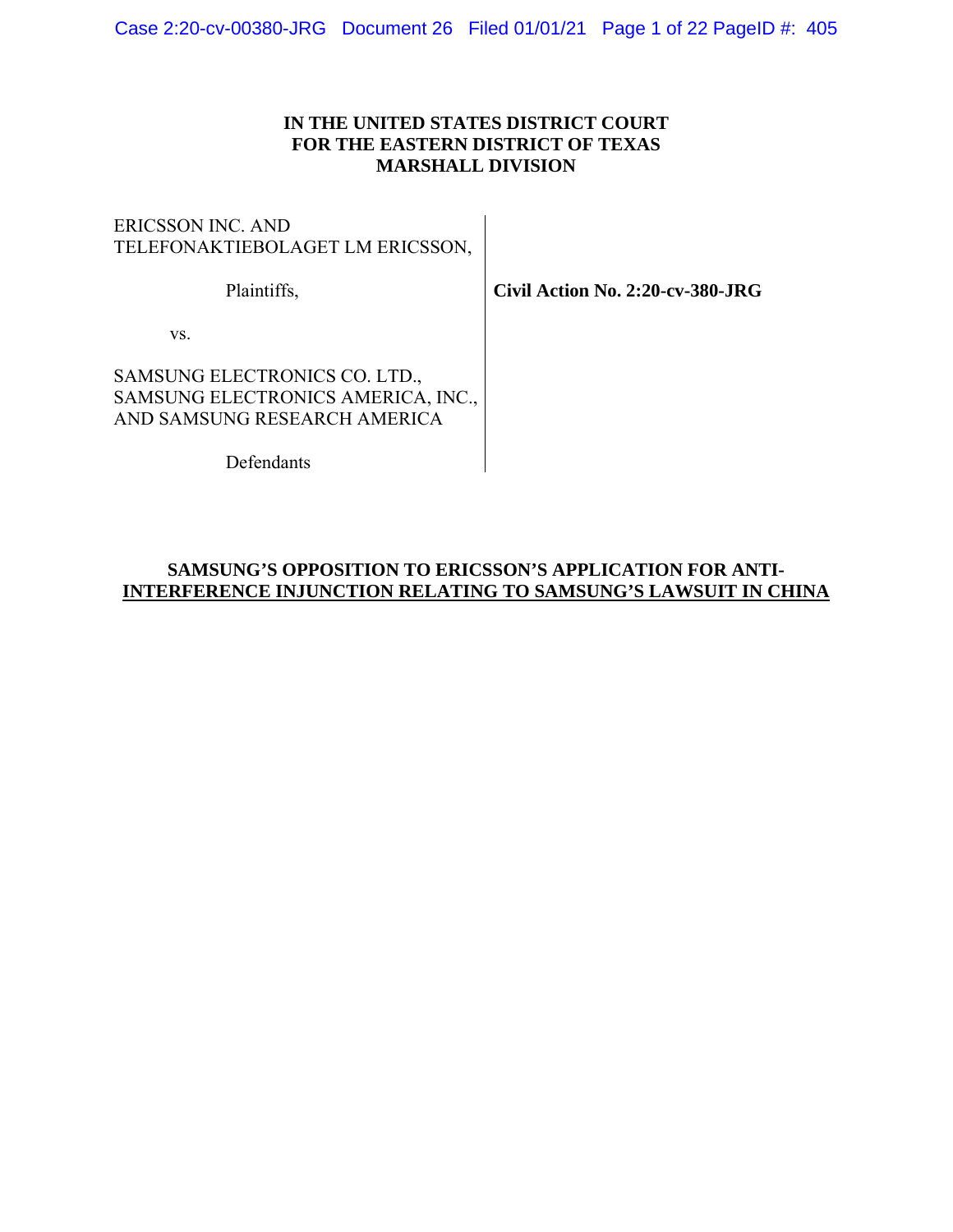# **TABLE OF CONTENTS**

## **Page**

|  | A. The Chinese Court Properly Issued an Anti-Suit Injunction to Protect Its Jurisdiction |  |  |
|--|------------------------------------------------------------------------------------------|--|--|
|  | The Scope of Relief Sought by Ericsson Is Overbroad and Legally Defective 12<br>B.       |  |  |
|  |                                                                                          |  |  |
|  |                                                                                          |  |  |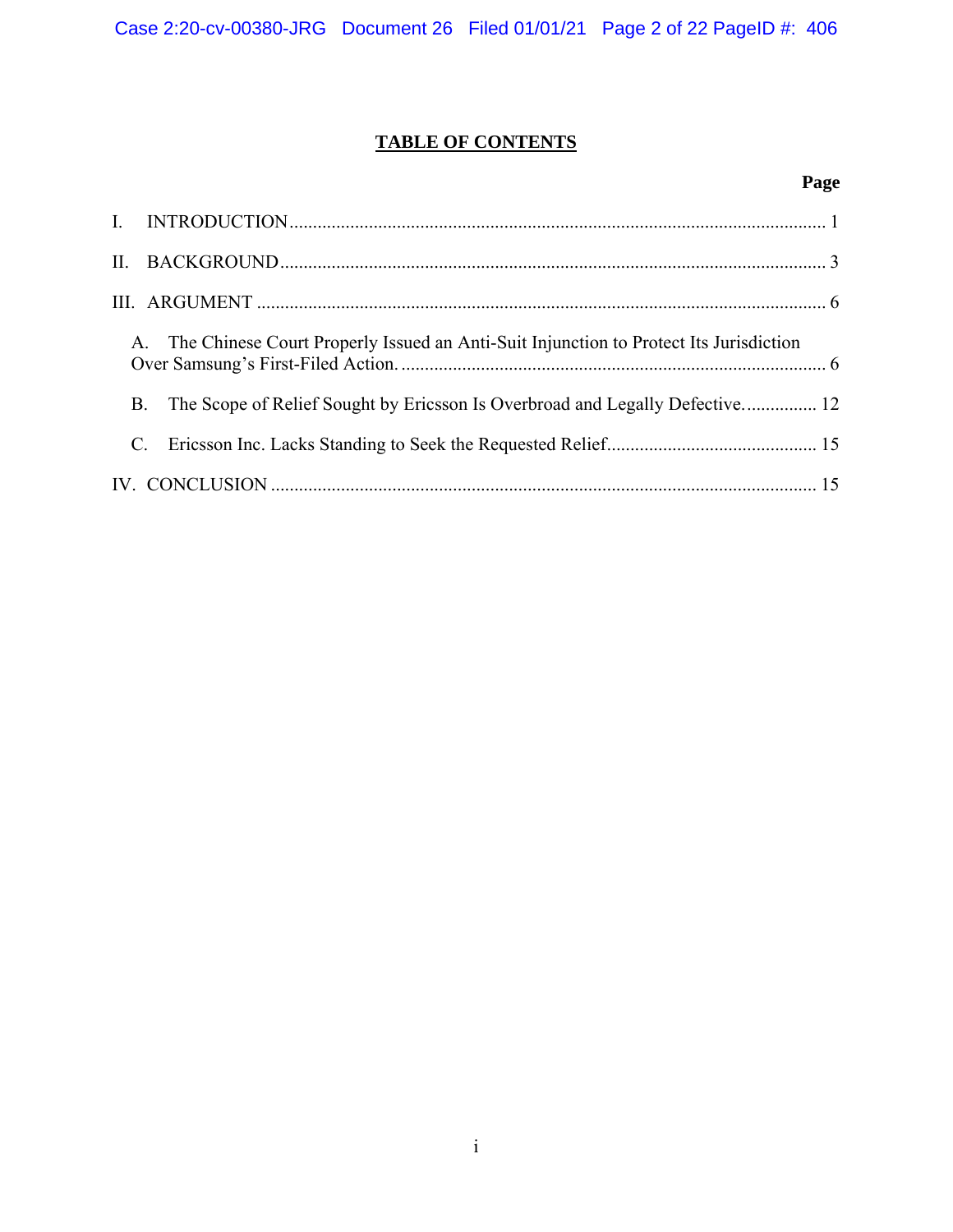# **TABLE OF AUTHORITIES**

# **Cases**

| Christianson v. Colt Indus. Operating Corp.,                            |
|-------------------------------------------------------------------------|
| Compania Naviera Joanna SA v. Koninklijke Boskalis Westminster NV,      |
| FDIC v. Maxxam, Inc.,                                                   |
| Huawei Techs. Co. v. Samsung Elecs. Co.,                                |
| Huawei Techs. v. Samsung Elecs Co.,                                     |
| Huawei Techs., Co. v. Samsung Elecs. Co.,                               |
| Huawei Techs., Co. v. Samsung Elecs. Co.,                               |
| Infinite Fin. Sols., Inc. v. Strukmyer, LLC,                            |
| Innovation First Int'l v. Zuru, Inc.,                                   |
| Kaepa, Inc. v. Achilles Corp.,                                          |
| Karaha Bodas Co. v. Perusahaan Pertambangan Minyak Dan Gas Bumi Negara, |
| Laker Airways, Ltd. v. Sabena, Belgian World Airlines,                  |
| MacPhail v. Oceaneering Int'l, Inc.,                                    |
| Microsoft Corp. v. Motorola, Inc.,                                      |
| Positive Software Sols., Inc. v. New Century Mortg. Corp.,              |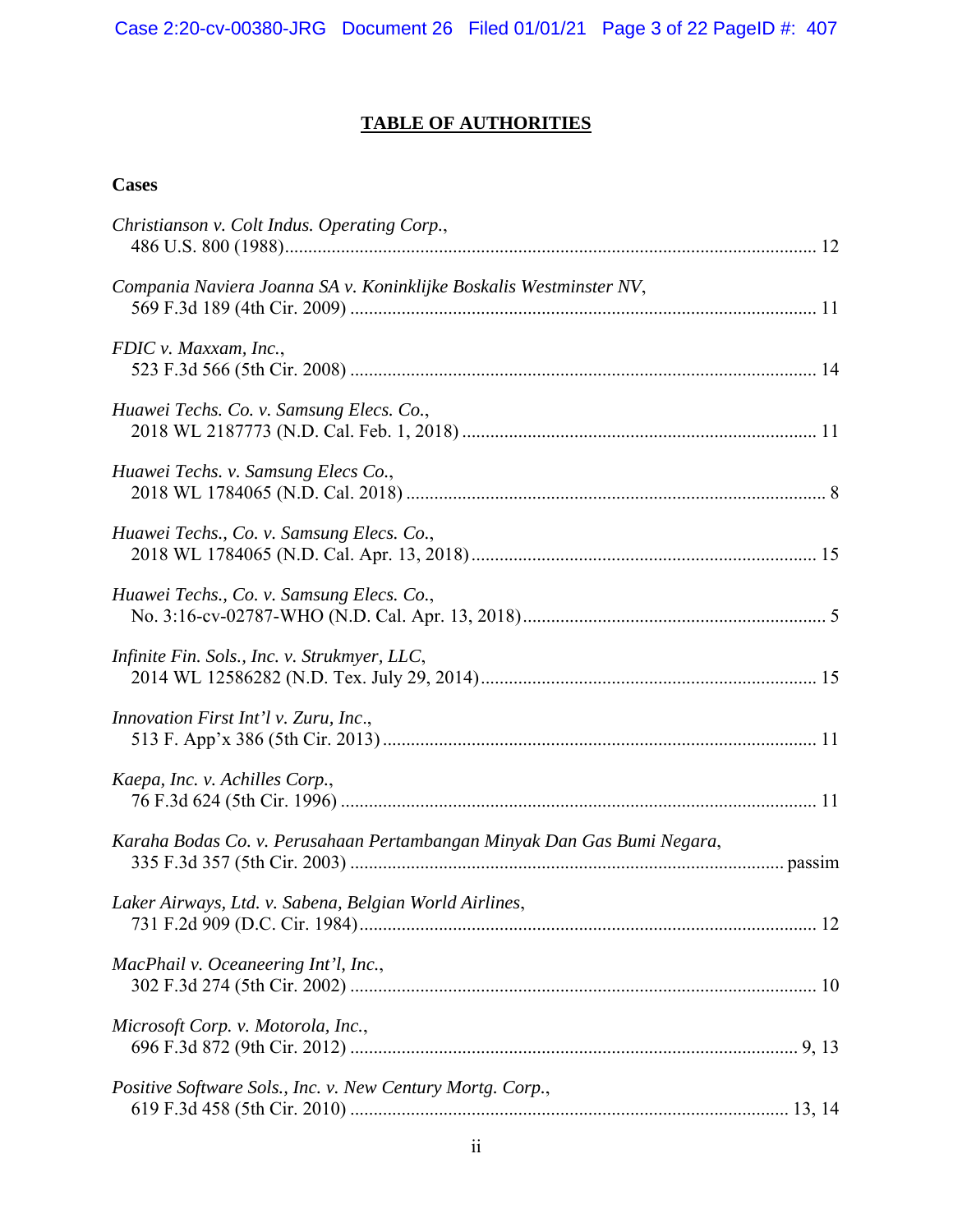# Case 2:20-cv-00380-JRG Document 26 Filed 01/01/21 Page 4 of 22 PageID #: 408

| Sinochem Int'l Co. v. Malaysia Int'l Shipping Corp.,           |  |
|----------------------------------------------------------------|--|
| TCL Commc'n Tech. Holdings v. Telefonaktiebolaget LM Ericsson, |  |
| TCL Comme'n Tech. Holdings v. Telefonaktiebolaget LM Ericsson, |  |
| Teck Metals Ltd. v. Certain Underwriters at Lloyd's, London,   |  |
| The Salvore,                                                   |  |
| Unwired Planet Int'l Ltd. v. Huawei Tech. Co.,                 |  |
| Voda v. Cordis Corp.,                                          |  |
| <b>Other Authorities</b>                                       |  |
|                                                                |  |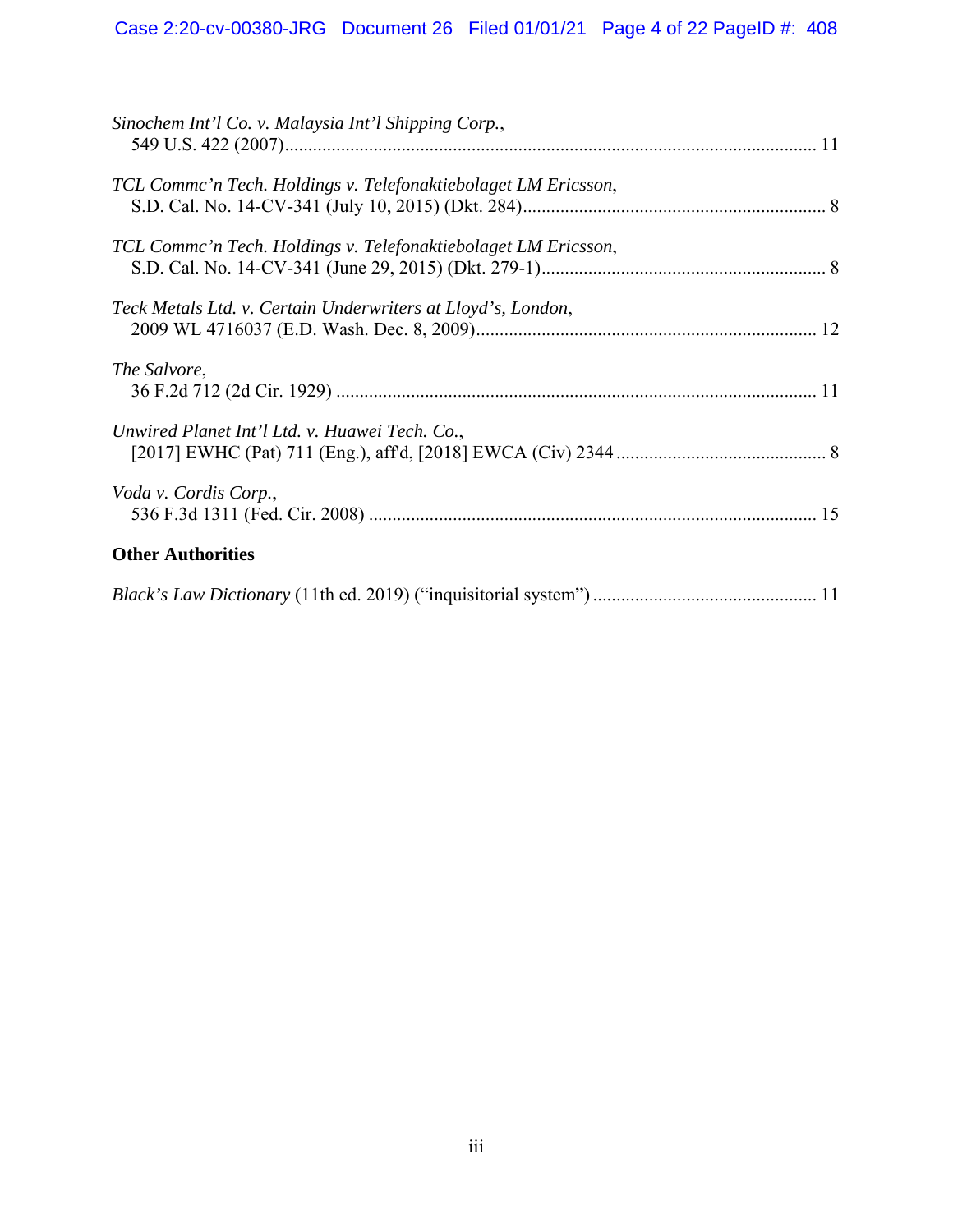## **I. INTRODUCTION**

 Ericsson's motion paints an incomplete picture of the facts surrounding the parties' worldwide licensing dispute and invites the Court to issue a vastly overbroad injunction. Samsung's first-filed action is proper for this global licensing dispute between a *Korean* company and a *Swedish* company, regarding the appropriate worldwide royalty rate for Ericsson's 4G and 5G standard essential patents (SEPs), pursuant to a *contractual* obligation under *French* law. Samsung followed well-established procedures in filing its action in one of the few courts in the world willing to resolve contractual FRAND disputes on a global basis—in a country where both parties have substantial commercial activities. Notwithstanding Ericsson's rhetoric, nothing about Samsung following Chinese civil procedure is improper. Nor, contrary to Ericsson's representations, is there anything unusual or untoward about a foreign court issuing an order that protects its jurisdiction, particularly against actions for patent injunctions that would interfere with setting a royalty rate and resolving that case—indeed, that is exactly what courts in this country have done in analogous circumstances. Ericsson's requested injunction would offend international comity, improperly exceed the scope of this action, and wrongly punish Samsung for a foreign court's enforcement of its own orders—including, potentially, without Samsung doing anything that is prohibited by the requested injunction. Ericsson failed to meet its burden to show it is entitled to any preliminary injunction, much less the extraordinary remedies it now seeks.

 Indeed, Ericsson faces no vexatious or oppressive circumstances, much less irreparable harm, from the Chinese court's order. Because Samsung agreed to be bound by the Chinese court's findings and has posted a substantial bond, there is no need for parallel patent actions involving the same SEPs around the world. Ericsson, of course, freely undertook the contractual obligation that encumbers its SEPs—it cannot now complain about restrictions flowing from adjudication of those obligations by the Chinese court. In any event, at most, the Chinese court's order sequences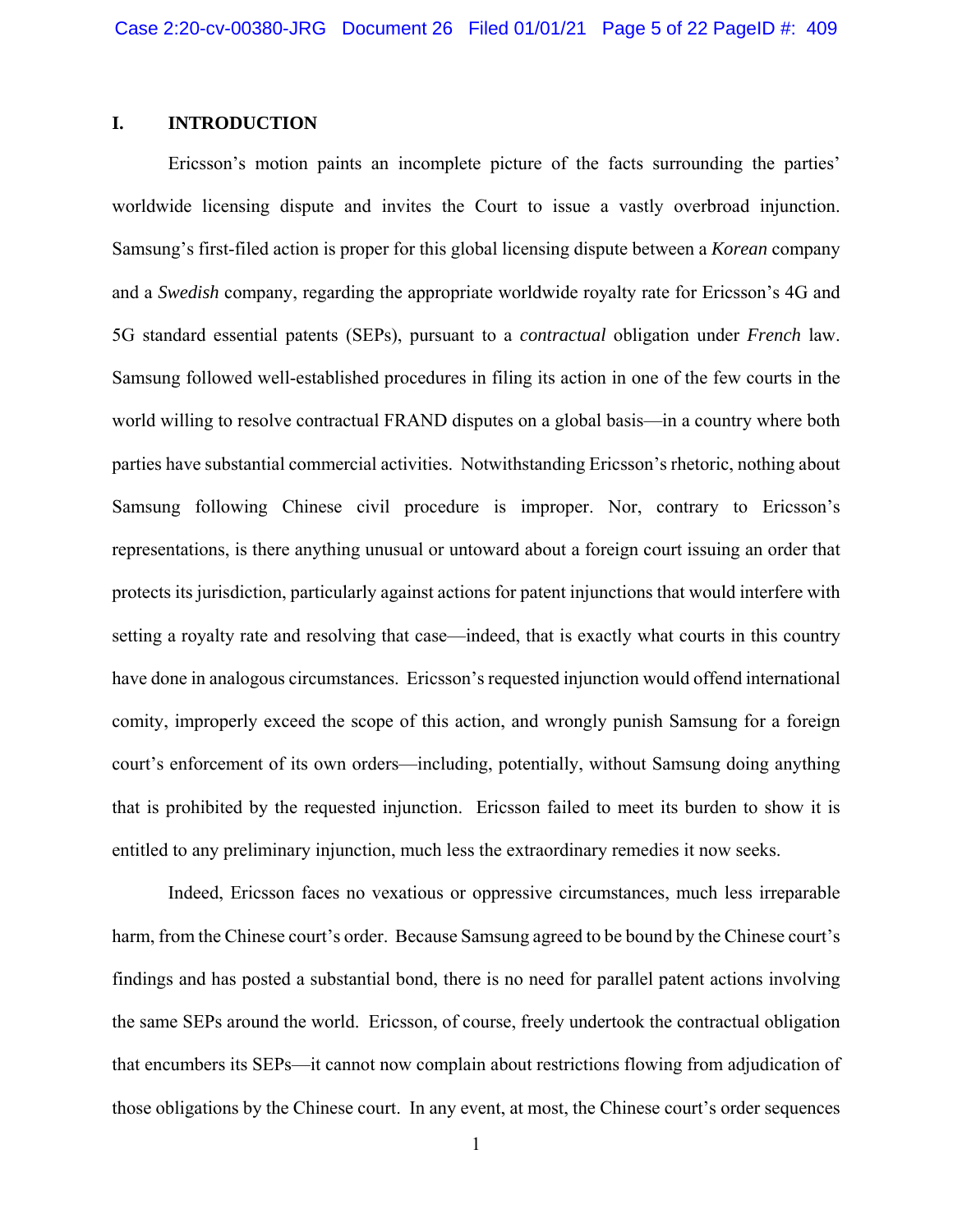#### Case 2:20-cv-00380-JRG Document 26 Filed 01/01/21 Page 6 of 22 PageID #: 410

the timing of certain remedies for Ericsson; it does not deny Ericsson any right to seek patent remedies that remain relevant after resolution of the global royalty dispute by the Chinese court. In its opening brief, Ericsson does not show that the Chinese court lacks jurisdiction or will fail to properly resolve the parties' global licensing dispute; indeed, it has no excuse for violating the Chinese court's order without even first availing of itself of the process to seek relief from the order in China, other than asking this Court to essentially disregard it. Ericsson's request for a preliminary injunction should be rejected and is, at a minimum, impermissibly overbroad.

*First*, Ericsson's motion would require this Court to find that the Chinese court is not a legitimate forum for the parties' worldwide royalty dispute, or that its order protecting its own jurisdiction from undue interference is not enforceable—either of which would raise serious international comity concerns. Ericsson complains of lack of notice before the action was filed, but ignores the rules and procedures in Chinese courts, as well as its own conduct here. Although Ericsson disparages Chinese courts and procedures, it offers no argument that the Chinese court cannot properly set a worldwide royalty rate, or that this action would fail to resolve the parties' worldwide patent licensing dispute. Because Ericsson concedes—as it must—that the Chinese action can go forward, that should be dispositive.

*Second*, the sweeping indemnification requested by Ericsson not only lacks legal basis, but improperly seeks relief far beyond what would be necessary to effectuate this Court's jurisdiction, while depriving another sovereign's court of the ability to enforce its orders. Samsung would be subject to the unprecedented punishment of potentially indemnifying Ericsson for actions another sovereign's courts may take, including *sua sponte,* in response to Ericsson's violation of that court's orders. Imposing such sanctions raises serious comity and due process concerns. Moreover, the requested injunction would extend far beyond protecting jurisdiction of this court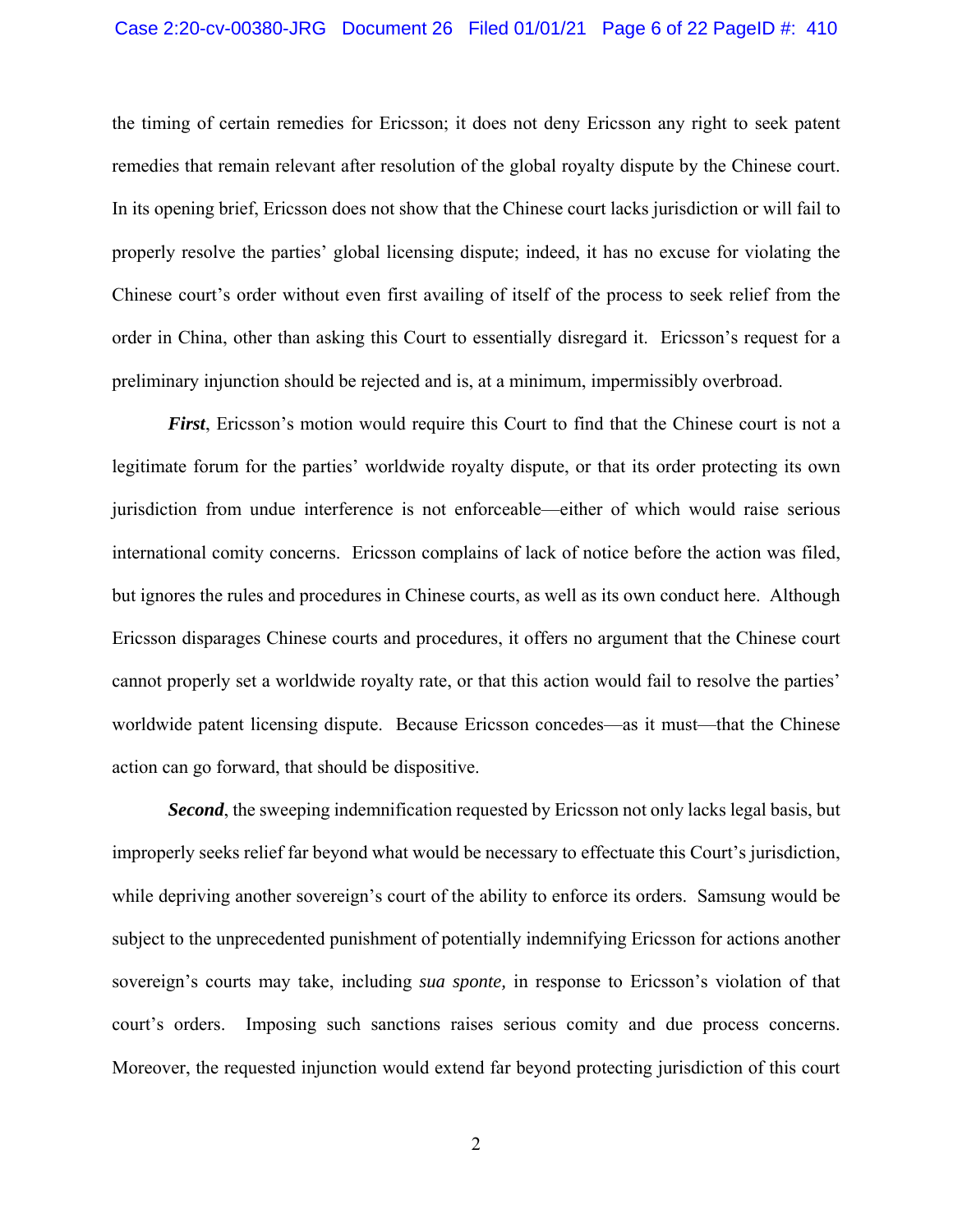over the claims in this case and would allow Ericsson to bring new patent actions in other forums.

#### **II. BACKGROUND**

 This action arises from an expiring 2014 global patent cross-license agreement between Telefonaktiebolaget LM Ericsson, a Swedish company, and Samsung Electronics Co., Ltd., a Korean company. The U.S. subsidiaries named as parties in this lawsuit are covered as affiliates under the license, but are not parties to it. The 2014 License agreement, like the one before it, was the outcome of hard-fought litigation, including actions seeking patent injunctions in district courts and exclusion orders at the U.S. International Trade Commission. To avoid a repeat, the parties engaged in discussions for a new cross license before the old one expired. The parties were unable to agree on royalties because Ericsson demanded excessive and unsupported worldwide royalty rates for a license to its 4G and 5G SEPs (and gave no proper value to Samsung SEPs, without even requesting rates). In contrast, Samsung's proposed cross-license offered payments consistent with the parties' relative patent strength and sales exposure.

 In December 2020, with the parties apparently at an impasse, both Samsung and Ericsson pursued litigation without prior notice to the other—as is common practice. On December 7, Samsung and its Chinese affiliates filed a Complaint to set a global rate for licensing Ericsson's SEPs in the Wuhan Intermediate Court of China (after initially attempting to file on December 4, the date appearing on some of the filing materials). Exs. 1-3. China is a natural choice to adjudicate that SEP dispute: it has not only become the world's largest consumer market for mobile handsets, but is also a significant manufacturing hub for much of the mobile industry. Exs. 4, 5. And Ericsson has an extensive footprint in China as a supplier of 4G and 5G network equipment―indeed, Ericsson recently touted that it "has increased its footprint in China through 5G contract awards from all three major operators in China." Ex. 6. Moreover, because of China's growing influence in the handset market, China has become a frequent venue for cellular SEP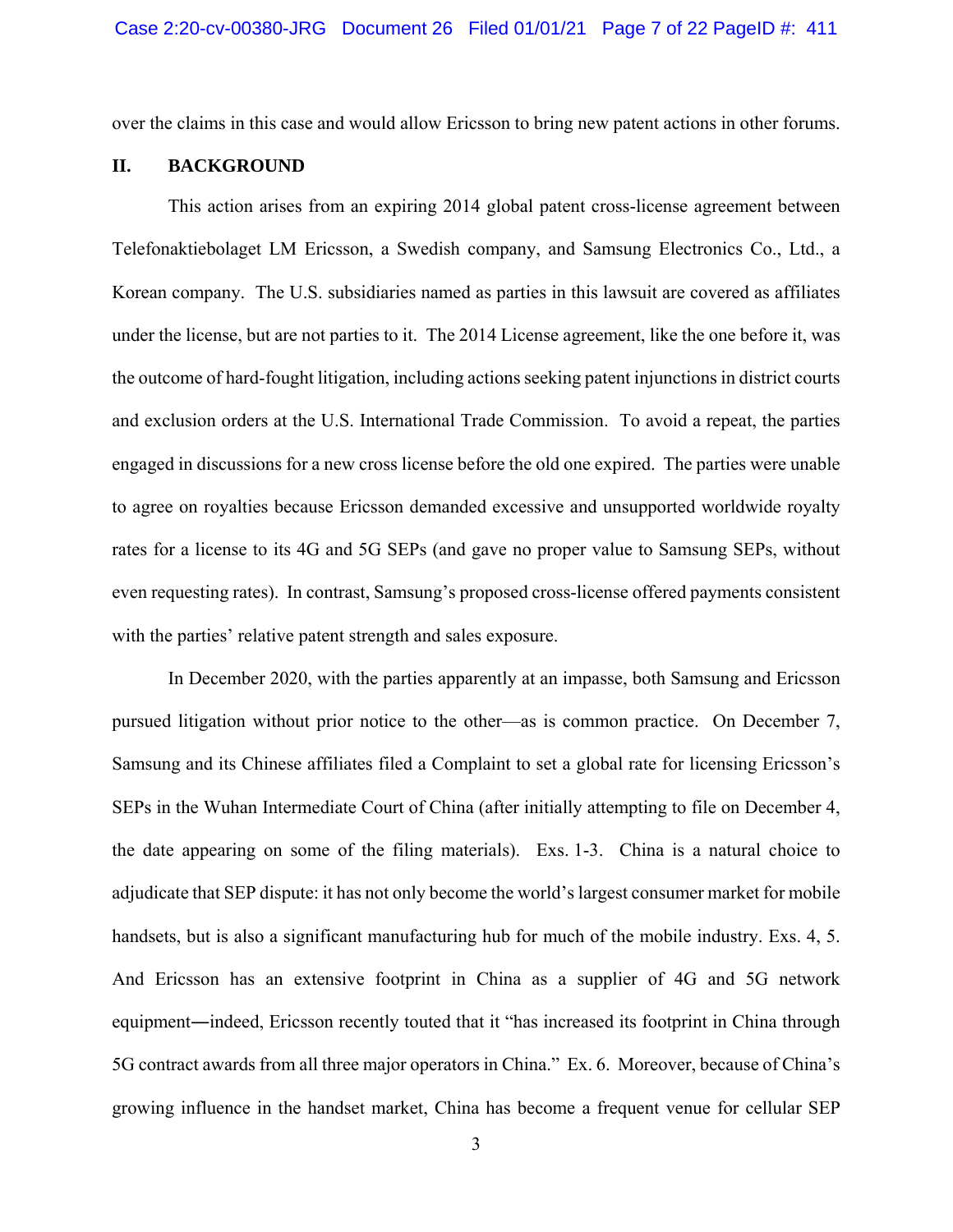disputes. *See, e.g.*, Rader Decl., ¶ 18; Ex. 7 (summarizing recent SEP litigation in China). Chinese courts have been a world center for IP dispute resolution, offering sophisticated courts known for their quality and fairness. Rader Decl., ¶¶ 13-18; Kong Decl., ¶¶ 6-11. Further, the Chinese courts, like the UK courts, will decide *worldwide* SEP license rates. *See, e.g.*, Kong Decl., ¶ 9.

 Samsung filed suit in China because that court could resolve the *contractual* impasse between the parties regarding Ericsson's SEPs on a *worldwide* basis. On December 7, the Chinese court accepted the case and on December 11, it assigned a panel. Exs. 8, 9. Samsung informed Ericsson of the pending lawsuit on December 17, 2020, reiterating Samsung's commitment to working on a negotiated resolution despite Ericsson's inflexibility. Dkt. 11-13.

 Ericsson likewise saw an impasse and filed suit in this Court on December 11, 2020 without prior notice to Samsung. Dkt. 1. Ericsson's complaint does not directly ask the Court to set a royalty rate for licensing Ericsson's SEPs. Instead, it concerns alleged conduct during the parties' negotiations, which were global in nature and did not break out U.S. patents. Counts I, II, IV and V allege in different variants that Samsung breached its obligation to negotiate in good faith to license Samsung's SEPs (held by Samsung's Korean entity). Count III is the only count directed to the patents owned by Ericsson (namely, Ericsson's Swedish entity), which seeks declaratory relief that Ericsson's offer and conduct during negotiations do not breach its FRAND commitment.

 On December 14, Samsung applied for an order from the Chinese court to prevent Ericsson from proliferating actions that would interfere with the Chinese court's rate setting. Exs. 8, 10. These orders are referred to as "anti-suit injunctions" or ASIs. ASIs are often entered in an action that is likely to be determinative of global disputes that can arise in multiple venues. Here, the Chinese court will decide licensing terms, including a *worldwide* rate, for Ericsson's SEPs and resolve the parties' dispute on that issue for a global license. Ex. 8 at 11–13. In support of its ASI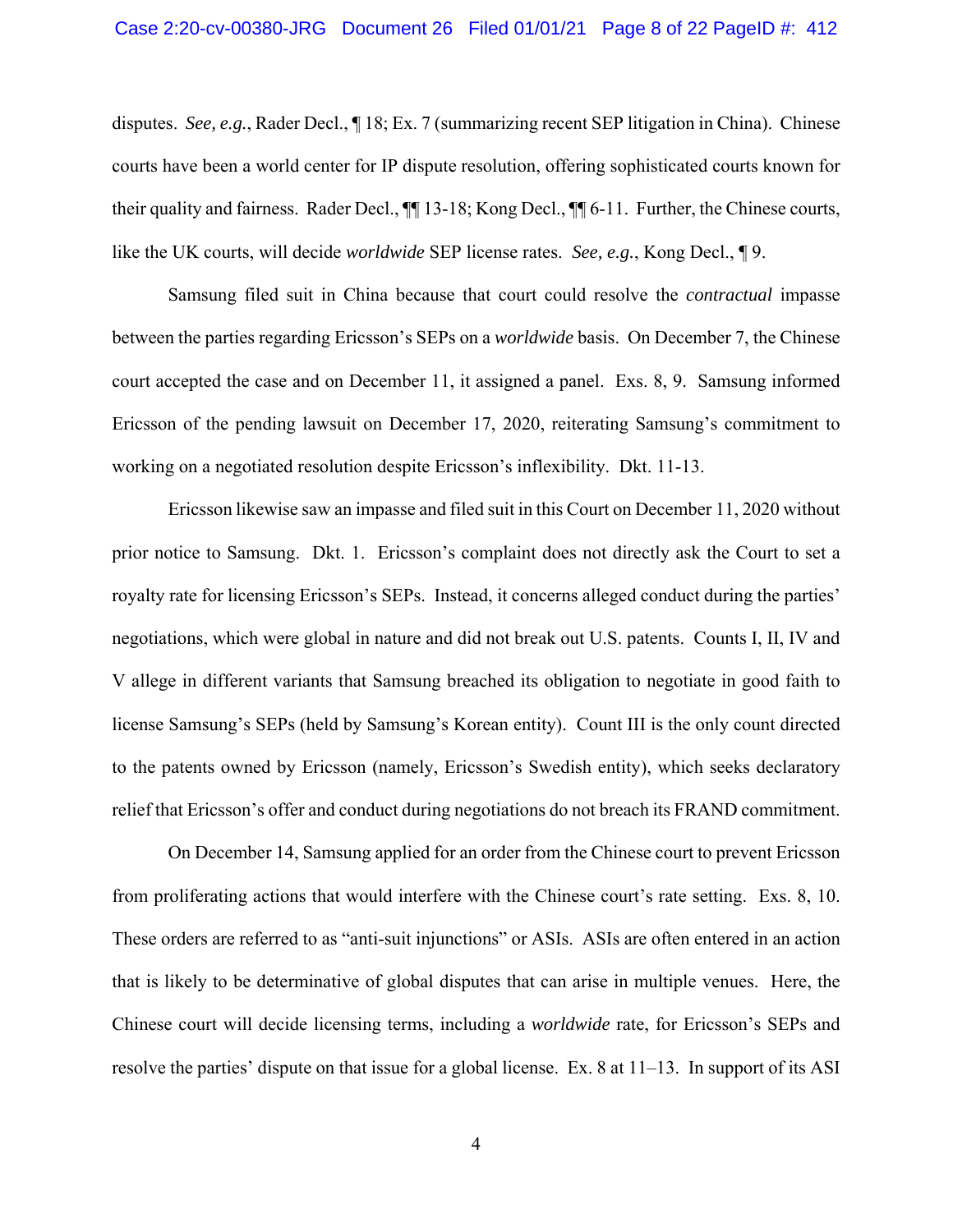#### Case 2:20-cv-00380-JRG Document 26 Filed 01/01/21 Page 9 of 22 PageID #: 413

application, Samsung posted a substantial security and agreed to be bound by the result of the Chinese action. *Id.* Under Chinese procedure, ASI motions are filed *ex parte* and the Court gives notice to the other party. Kong Decl., ¶¶ 15-20. After considering the application, the Chinese court issued an ASI on December 25—which is not a legal holiday in China—serving both Ericsson and Samsung. *See, e.g.*, Dkt. 11-12 (Maharaj Decl.) at ¶ 8 (admitting receipt of service).

 For the duration of the Chinese action, the ASI prohibits Ericsson and its affiliates from (1) seeking injunctive relief against Samsung under Ericsson 4G and 5G SEPs; (2) seeking to enforce any such injunctions; (3) seeking to adjudicate the licensing terms (including royalty rate) of the Ericsson 4G and 5G SEPs; (4) initiating legal proceedings to determine compliance with Ericsson's FRAND obligations for licensing 4G and 5G SEPs; and (5) requesting that any court order Samsung to withdraw the ASI or prevent Samsung from trying to enforce the ASI. Ex. 8. The ASI provided Ericsson with the opportunity to object to the Order. *Id.* at 13.

 In filing the Chinese action and seeking the ASI, Samsung fully complied with Chinese procedures. Kong Decl., ¶ 21. To be sure, those rules differ from typical U.S. procedures. For example, whereas a plaintiff is responsible for ensuring service of process under the U.S. Federal Rules, in China, the Court—not Samsung—serves Ericsson with relevant filings, including for example, the ASI. *Id.*, ¶¶ 19-21. Ericsson has the right to object to the ASI and seek any modification it believes is appropriate. *Id.* But instead of first availing itself of the proper recourse under Chinese procedure, Ericsson first launched a collateral attack against the Chinese Court's ASI by having its U.S. subsidiary, Ericsson Inc., file its motion for TRO. Ericsson supported its request by disparaging the Chinese courts.<sup>1</sup> Mot. at 12.

<u>.</u>

<sup>&</sup>lt;sup>1</sup> Ericsson mischaracterizes statements taken out of context from another case with different circumstances. Mot. at 11. Huawei pursued injunctions against Samsung in China *after* asking the California court to set global FRAND terms. The California court issued an anti-suit injunction, rejecting the "parallel proceedings" argument Ericsson proposes here. *See Huawei Techs., Co. v. Samsung Elecs. Co.*, No. 3:16-cv-02787-WHO (N.D. Cal. Apr. 13, 2018).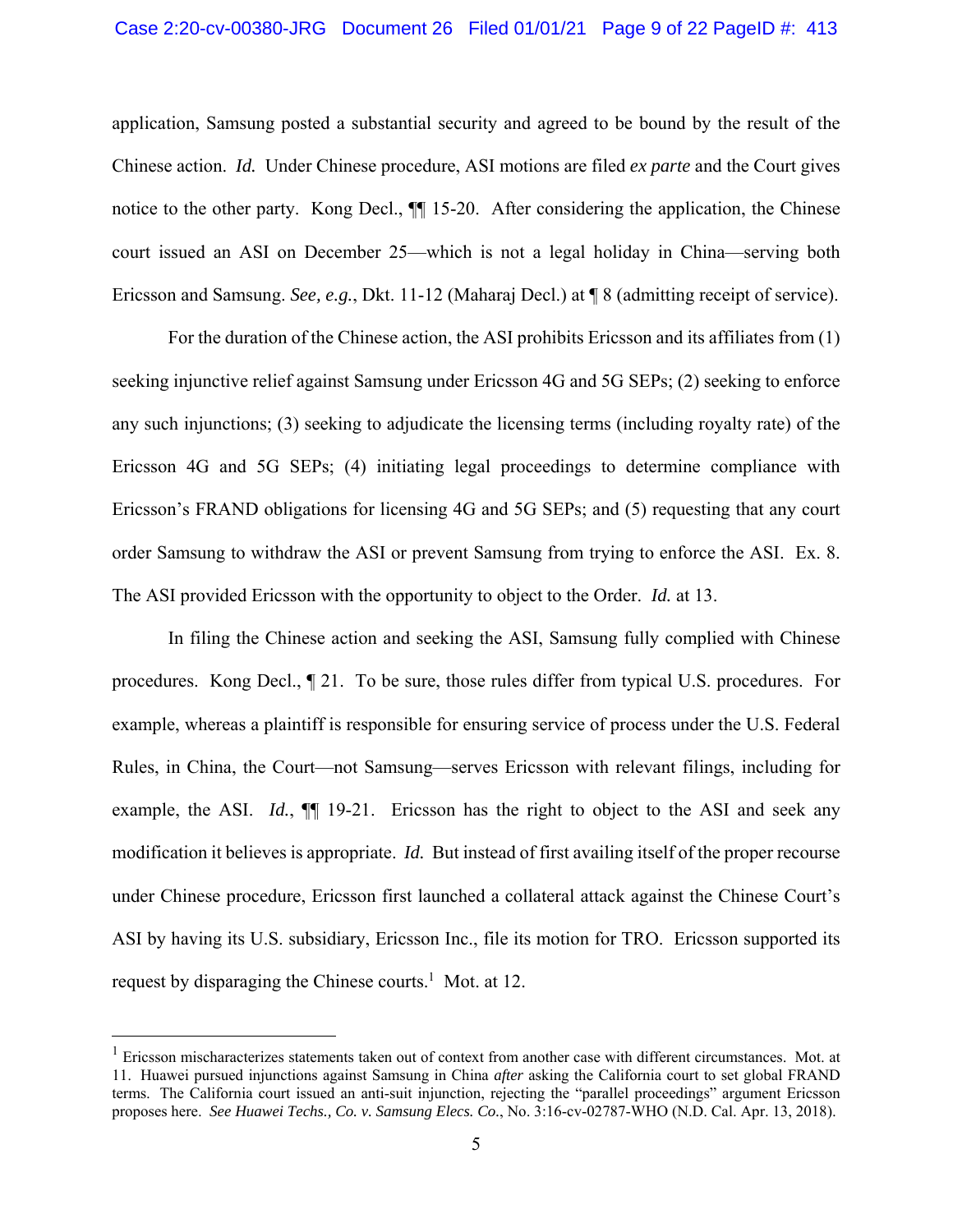The TRO Ericsson sought (and seeks to extend) precludes Samsung from seeking or enforcing relief that "would prohibit or otherwise limit in any way Ericsson Inc.'s, and all of its corporate parents, subsidiaries, and affiliates, ability to file suits or administrative actions to enforce or defend its U.S. patent rights"—sweeping far beyond this action as-filed or even this Court. Dkt. 14 at 2*.* It also includes an unprecedented indemnification order that can be read as extending even further than the restrictions of the TRO itself. In particular, it orders the Samsung defendants to "jointly and severally indemnify, within five business days" any "fines imposed" on Ericsson related to the ASI—potentially irrespective of any conduct by Samsung, where it takes place, or even if the Chinese Court imposed them on its own. *Id.* This can be read as requiring indemnification by Samsung if Ericsson chooses to willfully violate the Chinese Court's order.

#### **III. ARGUMENT**

## **A. The Chinese Court Properly Issued an Anti-Suit Injunction to Protect Its Jurisdiction Over Samsung's First-Filed Action.**

To obtain an anti-suit (or anti-anti-suit) injunction, the movant—Ericsson—has the burden of showing that the "need to prevent vexatious or oppressive litigation and to protect the court's jurisdiction" outweighs "the need to defer to principles of international comity," such that the extraordinary remedy of a preliminary injunction should issue. *Karaha Bodas Co. v. Perusahaan Pertambangan Minyak Dan Gas Bumi Negara*, 335 F.3d 357, 366 (5th Cir. 2003) (citations omitted) (reversing injunction). Ericsson cannot meet that burden so it tries to avoid it, arguing that "proof of just one" of the so-called "*Unterweser* threats" is sufficient for an injunction, and that it is enough for a court to "simply look[] to whether the party trying to divest the U.S. court of jurisdiction would suffer oppression or vexation by being required to continue litigating in the United States." Mot. at 7, 10. That is not the law. *Karaha* reaffirms that an anti-suit injunction is an "extraordinary remedy" and "the exception rather than the rule." 335 F.3d at 363, 364.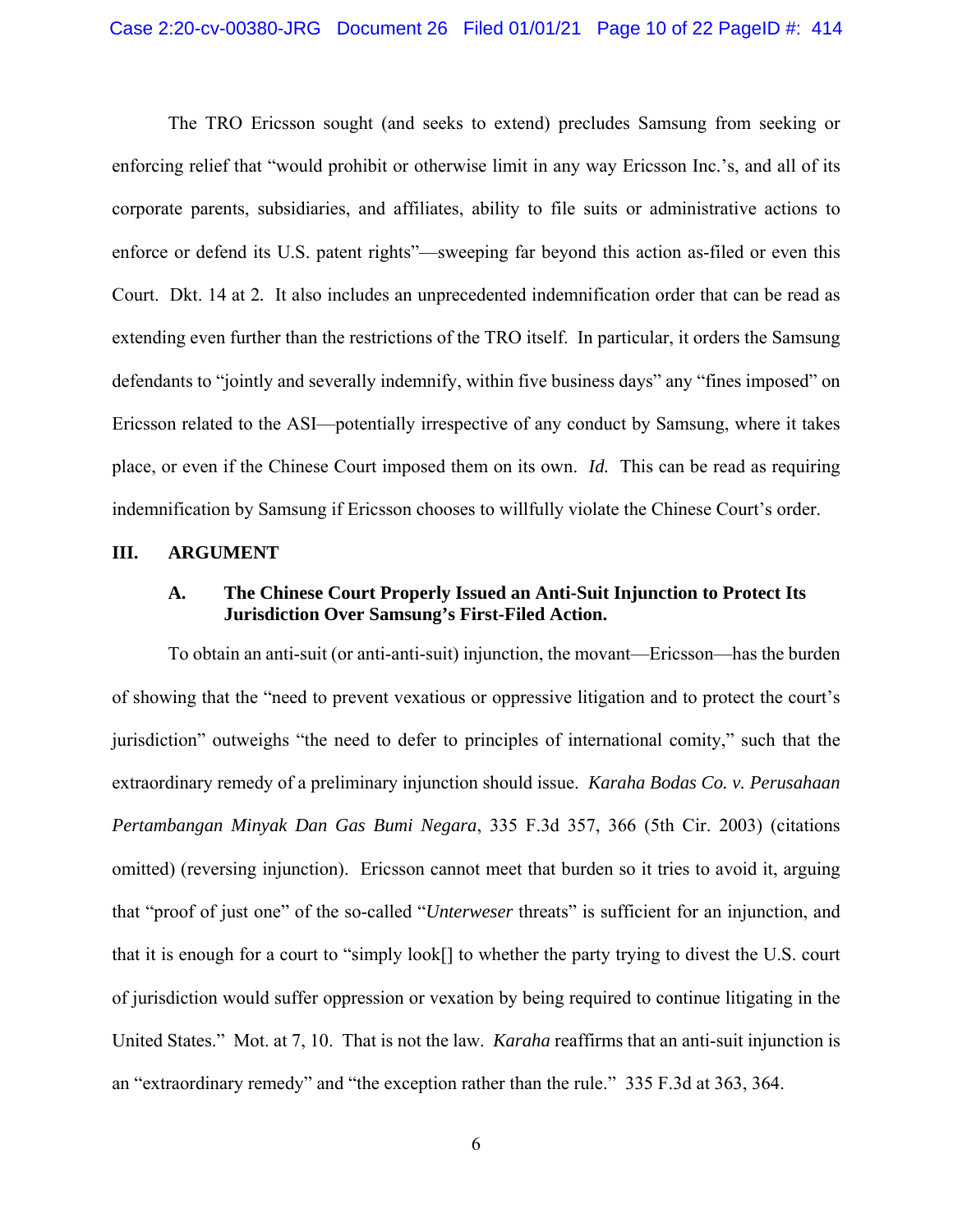The Chinese court's ASI was a legitimate exercise of its jurisdiction in the first-filed action between Samsung and Ericsson for their worldwide rate dispute. Ericsson labels Samsung's China filing as "surprising," "egregious," and "secret." But for all its rhetoric, Ericsson does not dispute that (1) Samsung complied with Chinese law and procedures in filing its action, (2) Ericsson has remedies in the Chinese courts for objecting to the ASI, (3) Ericsson is subject to jurisdiction in China (subject to an apparent argument to transfer among Chinese courts), (4) China's courts are fair and adequate, or (5) that the action in China is the first filed action with respect to Ericsson and Samsung's licensing dispute and Ericsson's *contractual* FRAND obligations. The China court's ASI is also supported by a substantial security from Samsung to protect against any potential harm to Ericsson. The Chinese court's order is entitled to respect.

## 1. **The Chinese Court's ASI Is Not Vexatious or Oppressive to Ericsson or a Threat to This Court's Jurisdiction.**

Foreign litigation may be "vexatious or oppressive" if it imposes "inequitable hardship," frustrates or delays the domestic suit, or is "duplicitous of the litigation in the United States." *Karaha*, 335 F.3d at 366. The Chinese court's ASI is none of those things. It is an ordinary aspect of global licensing disputes, and an appropriate measure to protect that court's jurisdiction as the forum of the first-filed action to resolve Ericsson and Samsung's global dispute.

As described above, Ericsson voluntarily contractually committed to license the patents at issue to Samsung and others on FRAND terms, through pledges to standard-setting organizations. Ericsson and Samsung negotiated for months over the terms of a worldwide cross-license, and their ultimate dispute hinges on the appropriate amount of royalties, as Ericsson's complaint acknowledges. Ericsson contends litigation in China "would be vexatious and oppressive for both Ericsson and Samsung since neither party has a significant presence in Wuhan." Mot. at 10. Not so. Only two forum in the world claim the authority to set global FRAND rates without requiring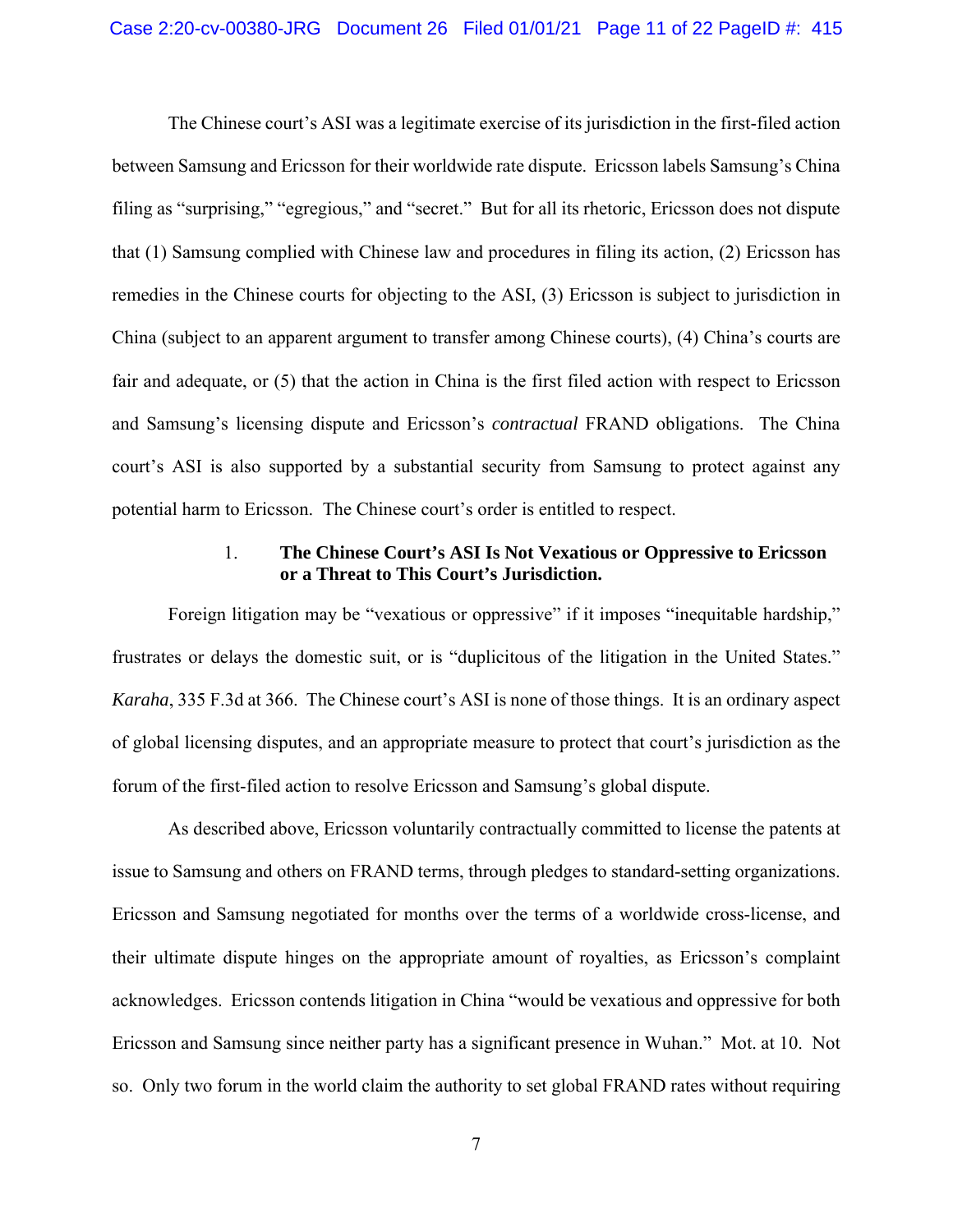all parties' consent: the United Kingdom and China. *See, e.g.*, *Unwired Planet Int'l Ltd. v. Huawei Tech. Co.*, [2017] EWHC (Pat) 711 (Eng.), *aff'd*, [2018] EWCA (Civ) 2344. The alternative to rate setting is piecemeal litigation around the world. China is home to most of the world's handset manufacturers who compete with Samsung (Ex. 4) and has a sophisticated, respected judiciary. Rader Decl. ¶¶ 13-19. Further, Ericsson and Samsung both have substantial commercial activities in China (in any event, the *Unwired Planet* decision, in a case brought by an Ericsson spinoff, rejected challenges to rate setting based on allegedly limited commercial presence in the forum).

Thus, when Ericsson's and Samsung's negotiations reached an impasse, Samsung filed an action in China to exercise its rights, under Ericsson's voluntary contractual commitments. Ericsson does not dispute that Samsung filed its China case on December 7, 2020—before any other action—nor does it dispute that Samsung complied with Chinese law, which is in any event confirmed by the record. Kong Decl.,  $\P$  12-14. As the forum of the first-filed action concerning Ericsson and Samsung's licensing dispute, the Chinese court appropriately protected its jurisdiction by enjoining Ericsson from pursuing patent injunctions or filing duplicative actions elsewhere. That order reflects careful consideration of factors similar to those American courts consider in issuing injunctions, Ex. 8 at 6, and the resulting injunction is similar to injunctions American courts have issued in disputes involving FRAND-encumbered SEPs.

In *TCL Commc'n Tech. Holdings v. Telefonaktiebolaget LM Ericsson*, Judge Selna enjoined Ericsson from pursuing infringement litigation on "any Ericsson patent that Ericsson contends is essential to the 2G, 3G, and/or 4G standards … anywhere in the world outside of this Court" pending a decision setting a rate. S.D. Cal. No. 14-CV-341 (July 10, 2015) (Dkt. 284); S.D. Cal. No. 14-CV-341 (June 29, 2015) (Dkt. 279-1). In *Huawei Techs. v. Samsung Elecs Co.*, 2018 WL 1784065 (N.D. Cal. 2018), Judge Orrick enjoined Huawei from enforcing foreign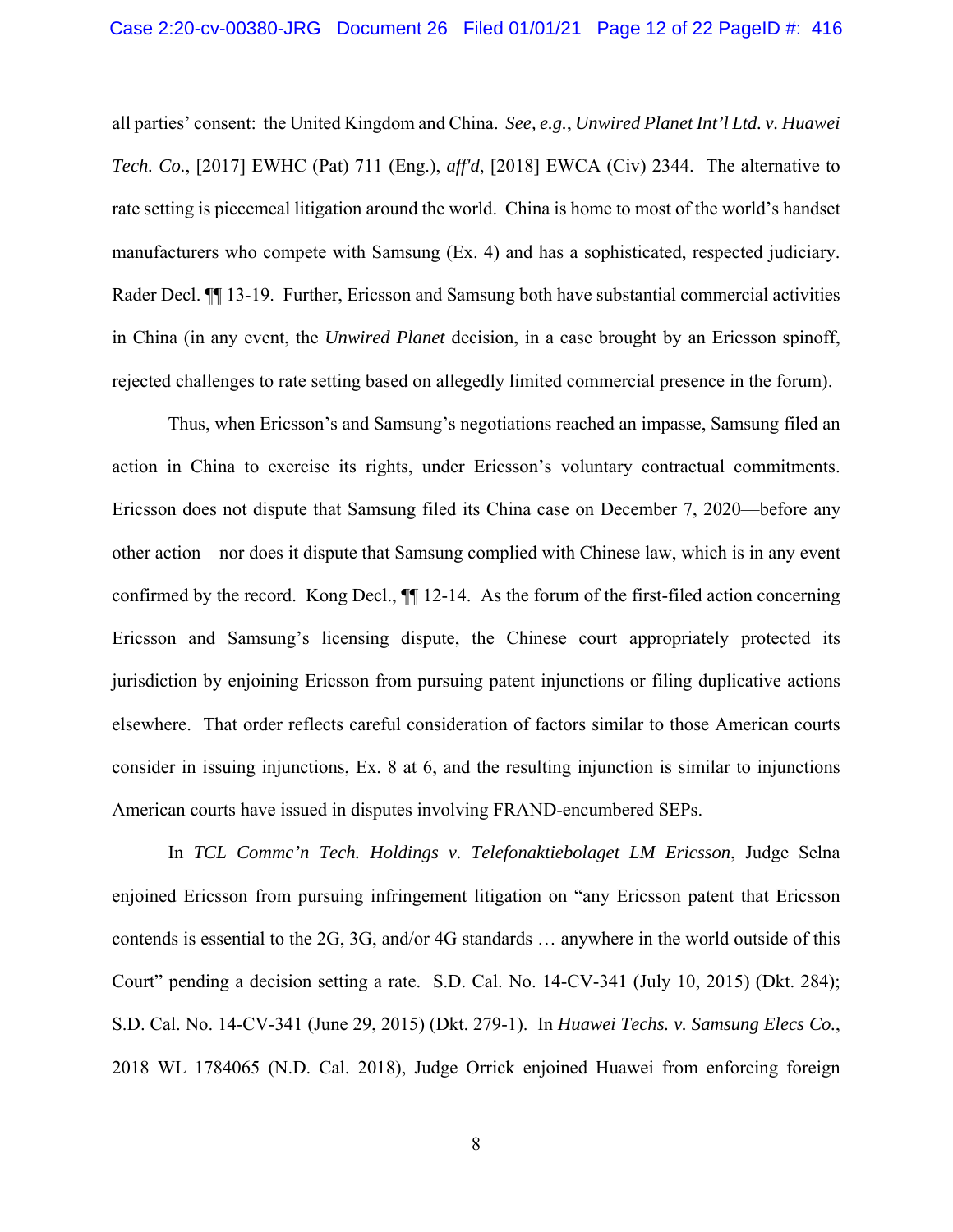injunctive orders pending resolution of claims relating to contractual licensing obligations in the first-filed forum. And in *Microsoft Corp. v. Motorola, Inc.*, 696 F.3d 872 (9th Cir. 2012), the court of appeals affirmed Judge Robart's foreign antisuit injunction. There, as here, the first-filed litigation concerned a broader issue (FRAND royalty rates for a broad portfolio) that would potentially moot or subsume the subsidiary dispute litigated elsewhere (claims in Germany alleging infringement of individual European patents in the portfolio). 696 F.3d at 885 ("We conclude that the district court did not abuse its discretion in determining that Microsoft's contractbased claims, including its claim that the RAND commitment precludes injunctive relief, would, if decided in favor of Microsoft, determine the propriety of the enforcement by Motorola of the injunctive relief obtained in Germany."). The Chinese court—as the site of the first-filed action appropriately took similar action here to enjoin foreign litigation by Ericsson that would interfere with the broader issues pending in China.

Ericsson's additional arguments are unsound. Ericsson's main argument is that the Chinese court "divest[s] this Court's jurisdiction and frustrate[s] United States policies." Mot. at 8-10. Not so. The Chinese court's order is an ordinary aspect of global licensing disputes when a party has voluntarily undertaken *contractual* obligations, and no more "vexatious and oppressive" than orders its American counterparts have issued in similar circumstances. Ericsson uses harsh rhetoric to describe the action in China, as "tak[ing] direct aim at the heart of both Article III and the United States patent system," Mot. 8., and seeking to "bar Ericsson from protecting its intellectual property," Mot. 2, but never substantiates that assertion. To the extent Ericsson's patent rights are encumbered, that is due to Ericsson's voluntary *contractual* obligation. Regardless, the Chinese action does not eliminate Ericsson's right to assert U.S. patents. Rather, it defers Ericsson's ability to seek certain remedies for assertions of 4G and 5G SEPs pending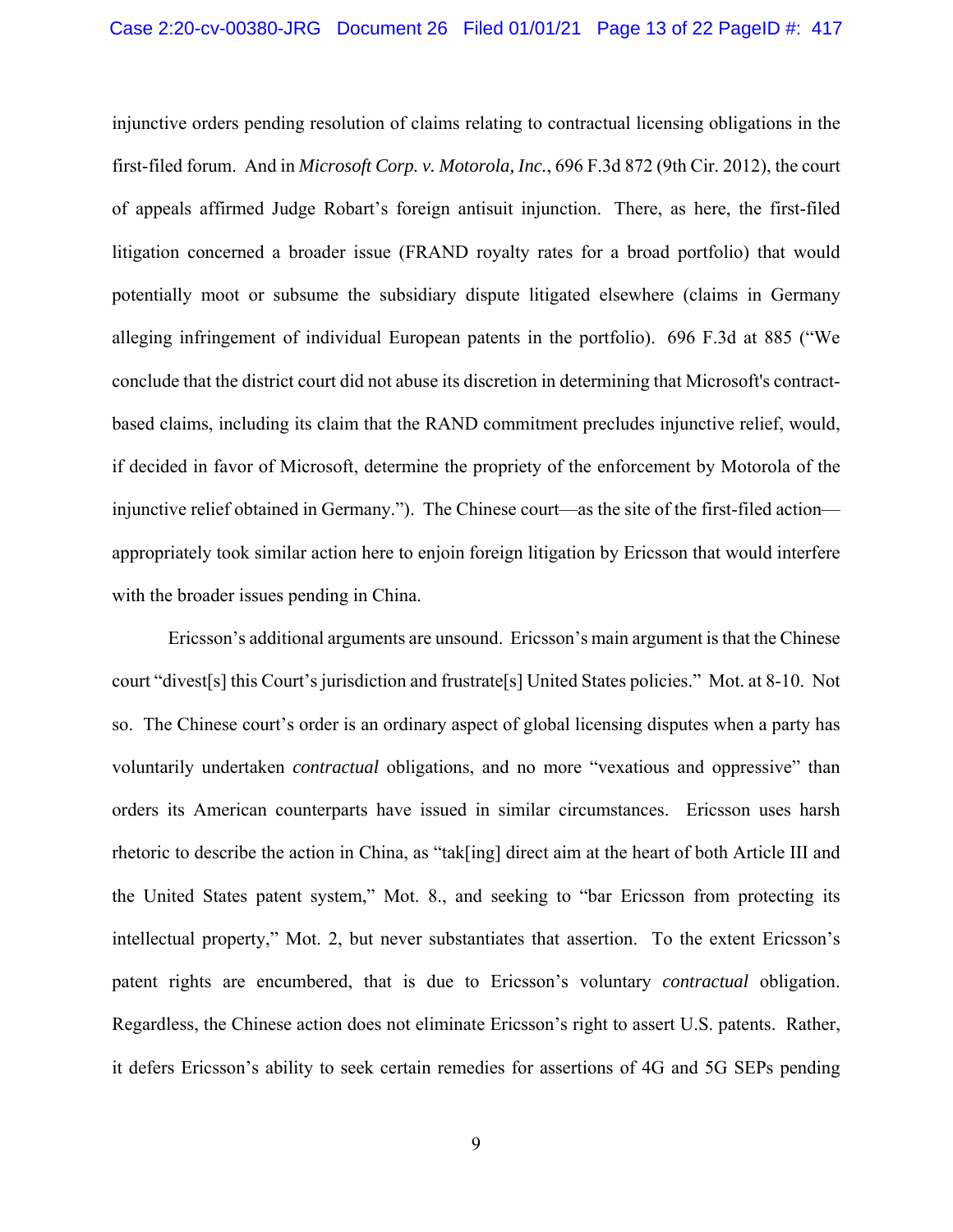resolution of the first-filed case addressing the parties' worldwide FRAND dispute. As the order itself explains, it is consistent with Ericsson's FRAND commitments and with the commonsense need to prevent collateral piecemeal litigation in courts around the world while the parties' entire dispute is pending in a forum with competent jurisdiction. Ericsson treats its right to immediately pursue a full range of patent litigation remedies and injunctions as absolute; it is not. A patent is a property right that may be licensed or otherwise encumbered. Ericsson voluntarily committed to license its global portfolio of 4G and 5G-essential patents on FRAND terms. Its rights are not violated when a court with competent jurisdiction issues a foreign antisuit injunction while it considers the legal effect of such global contractual commitments. *MacPhail v. Oceaneering Int'l, Inc.*, 302 F.3d 274, 277–78 (5th Cir. 2002) (rejecting argument that foreign court interferes with jurisdiction of US court by enforcing a contractual obligation entered into by a party). The China court's ASI, moreover, does not bar four of the five counts in Ericsson's complaint (which relate to Samsung SEPs). Ericsson's motion acknowledges none of this.

The remainder of Ericsson's arguments attack the Chinese court system. Ericsson observes that the Chinese system differs from the American system, while simultaneously denying that its observations are "pejorative or disrespectful" toward the Chinese system. Mot. at 11-12. Nonetheless, Ericsson quotes out-of-context several observations by Samsung and contends that the relief issued in China "prejudices other equitable considerations." *Id.* at 11. Ericsson all but invites the Court to find that the Chinese courts are illegitimate, while stopping just short of saying so itself. The Court should decline that invitation.

Ericsson notes that Chinese courts are "inquisitorial," *id*. at 12, but that simply means "[a] system of proof-taking used in civil law, whereby the judge conducts the trial, determines what questions to ask, and defines the scope and the extent of the inquiry." *Black's Law Dictionary*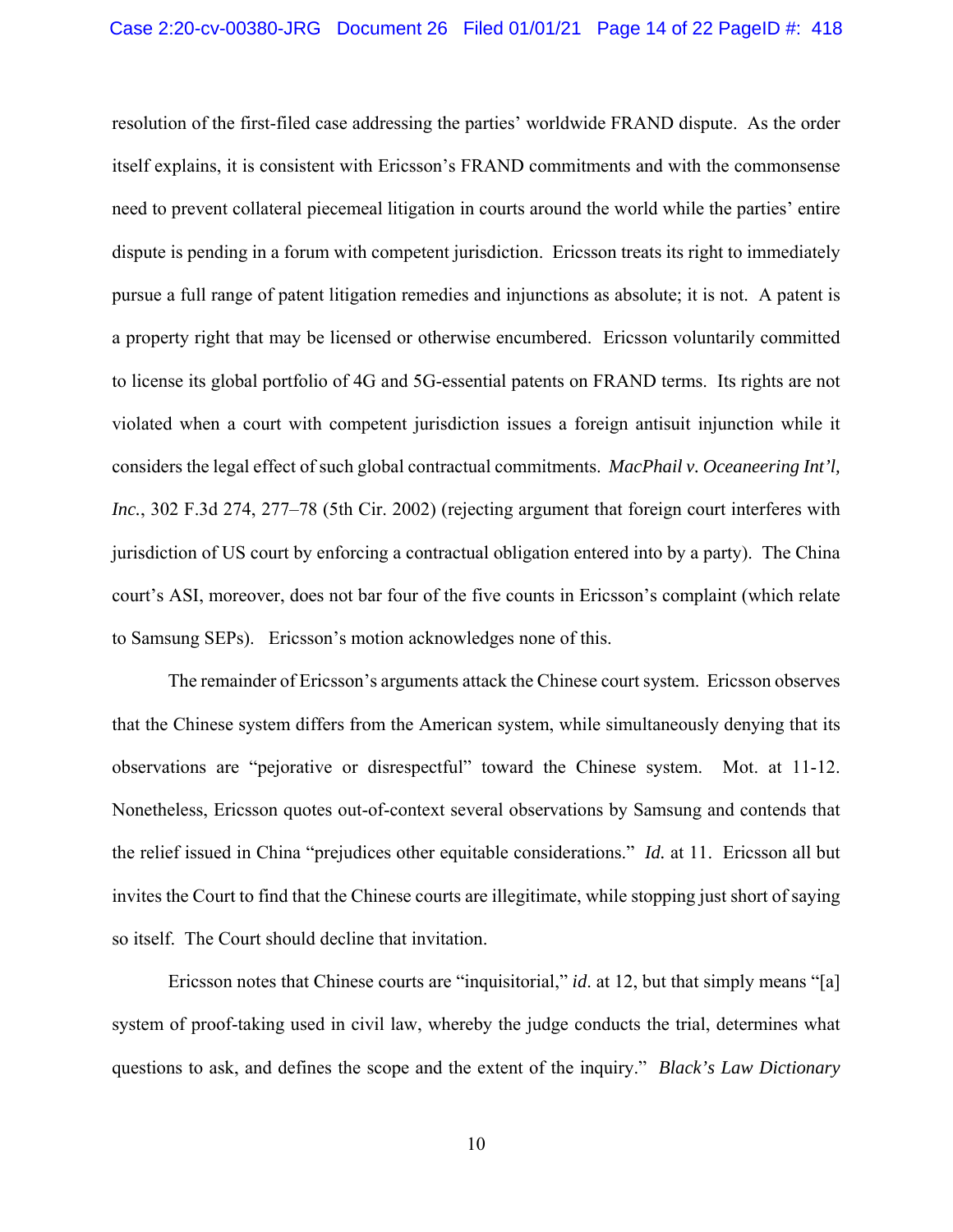(11th ed. 2019) ("inquisitorial system"). "This system prevails in most of Continental Europe, in Japan, and in Central and South America." *Id.* In *forum non conveniens* cases, the Supreme Court, the Fifth Circuit, and others have often deferred to Chinese courts. *Sinochem Int'l Co. v. Malaysia Int'l Shipping Corp.*, 549 U.S. 422, 435–36 (2007); *Innovation First Int'l v. Zuru, Inc*., 513 F. App'x 386, 390 (5th Cir. 2013); *Compania Naviera Joanna SA v. Koninklijke Boskalis Westminster NV*, 569 F.3d 189, 199 (4th Cir. 2009).

#### 2. **Ericsson's Requested Injunction Would Harm Comity**

It is long-settled in the U.S. and elsewhere, that under comity a first-filed action receives deference. *Karaha*, 335 F.3d at 371 ("We have impliedly recognized the importance of comity when a case implicates public international issues *and when prior steps in resolving a dispute have taken place in international fora*.") (emphasis added); *Kaepa, Inc. v. Achilles Corp.*, 76 F.3d 624, 627 (5th Cir. 1996); *The Salvore*, 36 F.2d 712, 714 (2d Cir. 1929). Ericsson disputes that this action implicates comity at all. Mot. at 13. Binding precedent is to the contrary, and Ericsson's arguments rely on distorting case-specific observations into categorical rules.

First, based on a quote from a brief filed by Samsung in another case, Ericsson contends that "private contract disputes do not concern international comity." *Id.* However, Samsung explained in *Huawei* that "comity is *less likely to be* threatened in the context of a private contractual dispute than in a dispute implicating public international law or government litigants." *Huawei Techs. Co. v. Samsung Elecs. Co.*, 2018 WL 2187773 (N.D. Cal. Feb. 1, 2018) (quoting *Microsoft*, 696 F.3d at 887) (emphasis added). It does not follow that contract disputes *never* implicate comity. Ericsson's argument is also directly contrary to *Karaha*, where the Fifth Circuit analyzed comity considerations at length in the course of *reversing* the district court's antisuit injunction arising out of a contract dispute. 335 F.3d at 371-74.

Second, based on a district court decision in *Teck Metals*, Ericsson contends its purportedly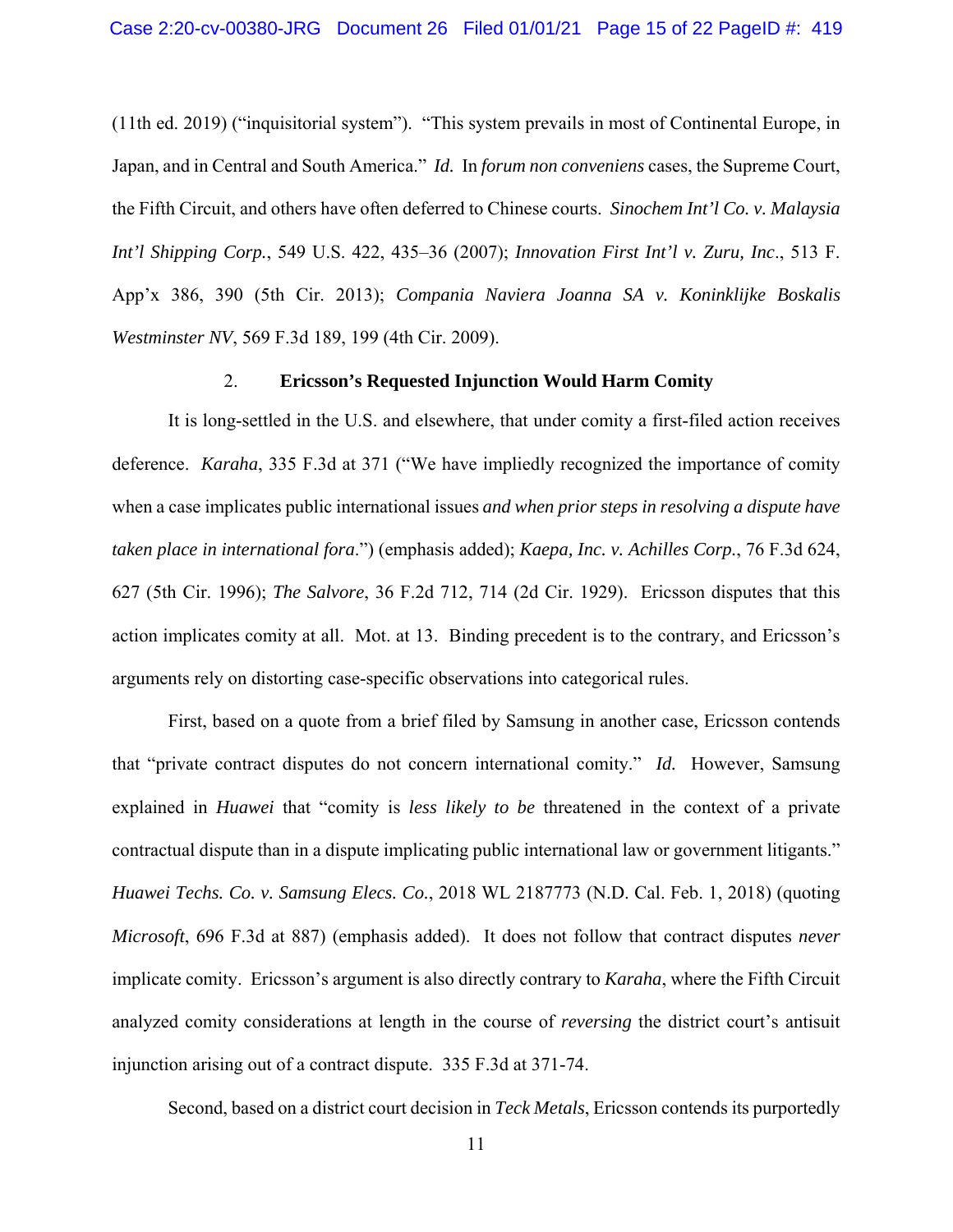"defensive" injunction "actually promotes" comity. Mot. at 13. *Teck Metals* is not binding, and did not rely on any categorical rule that anti-anti-suit injunctions always promote comity. *Teck Metals Ltd. v. Certain Underwriters at Lloyd's, London*, 2009 WL 4716037 (E.D. Wash. Dec. 8, 2009). Regardless, *Laker* belies Ericsson's argument. As the D.C. Circuit explained, anti-suit and anti-anti-suit injunctions should be exercised sparingly, precisely because they interfere with the jurisdiction of foreign courts and invite escalation. *Laker Airways, Ltd. v. Sabena, Belgian World Airlines*, 731 F.2d 909, 927 (D.C. Cir. 1984) ("If the foreign court reacts with a similar injunction, no party may be able to obtain any remedy. Thus, only in the most compelling circumstances does a court have discretion to issue an antisuit injunction."). If anti-suit injunctions beget anti-antisuit injunctions, then the latter may beget anti-anti-anti-suit injunctions—resembling the "perpetual game of jurisdictional ping-pong" the Supreme Court decried in *Christianson v. Colt Industries Operating Corp.*, 486 U.S. 800, 818-19 (1988). The infinite escalation stops only when one court defers. In *Christianson*, the Supreme Court held that for intercircuit transfers, priority should go to the "first [court] to decide the jurisdictional issue." *Id.* at 802. The first-filed principle is important to comity for similar reasons. *Karaha*, 335 F.3d at 371.

Finally, as *Laker* underscores, Ericsson's defiance of the Chinese court's ASI, and refusal to pursue remedies in China *before* seeking this Court's intervention both amply distinguish this case from an ordinary "private contractual dispute." Such brazen conduct threatens comity.

#### **B. The Scope of Relief Sought by Ericsson Is Overbroad and Legally Defective.**

 For the reasons explained above, no injunction should issue. The *scope* of Ericsson's proposed injunction, however, is independently problematic. Ericsson's requests for indemnity and relief in other forums are overbroad and go beyond what the law permits.

12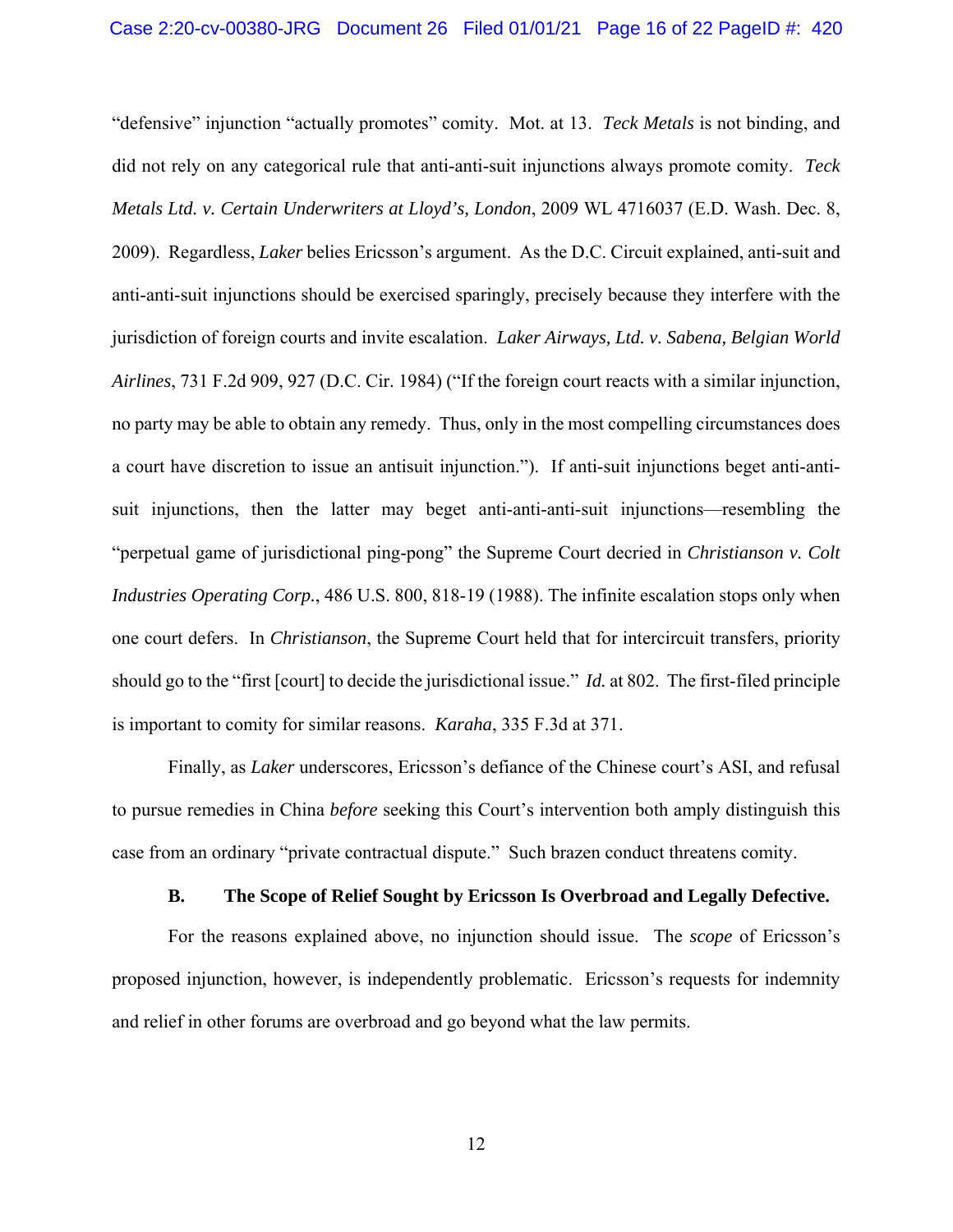## 1. **Samsung Cannot be Required to Indemnify Ericsson for Actions of the China Court Not Caused By Any Samsung Conduct in Violation of this Court's Orders.**

Ericsson's demand that Samsung "indemnify . . . Ericsson Inc. . . . for *any fines* imposed" by the Chinese court in connection with the ASI is a direct attack on that court. Dkt. 11-16, Proposed Order at 2; Dkt. 14, TRO at 2. It can be read as punishing Samsung for future actions the Chinese court might take (i) that are not caused by any Samsung conduct that is subject to Ericsson's proposed injunction, and (ii) relating to foreign proceedings on foreign patents. Ericsson has cited no authority for that sweeping relief other than the notion that it will preserve the "status quo." Mot. at 15. But this vague assertion fails to justify a request that not only nullifies the Chinese court's power to enforce its orders, but affirmatively *encourages* contempt by Ericsson by assuring that the consequences visit further harm on *Samsung*. Such a request is unprecedented, and the sort of potentially-escalating threat to comity that *Laker* cautions against. Ericsson cannot contend that the requested indemnity is "no broader than necessary to avoid the harm on which the injunction is predicated," *Microsoft*, 696 F.3d at 887, or justified by any other authority it might cite in reply. Ericsson's indemnification provision is also overbroad because it can be read as reaching actions the Chinese court might take relating to Ericsson's actions in other forums. The breadth of the indemnity Ericsson seeks goes well beyond defending this Court's jurisdiction, and is effectively a worldwide attack on the Chinese court's order. *See Karaha*, 335 F.3d at 366 (legal basis for foreign anti-suit injunction is "to protect the court's jurisdiction").

Moreover, the indemnification proposed by Ericsson is a legally defective monetary sanction. The Fifth Circuit has held that when "conduct was neither before the district court nor in direct defiance of its orders, the conduct is beyond the reach of the court's inherent authority to sanction." *Positive Software Sols., Inc. v. New Century Mortg. Corp.*, 619 F.3d 458, 461 (5th Cir. 2010). There is thus no legal basis for monetary indemnification sanctions against Samsung for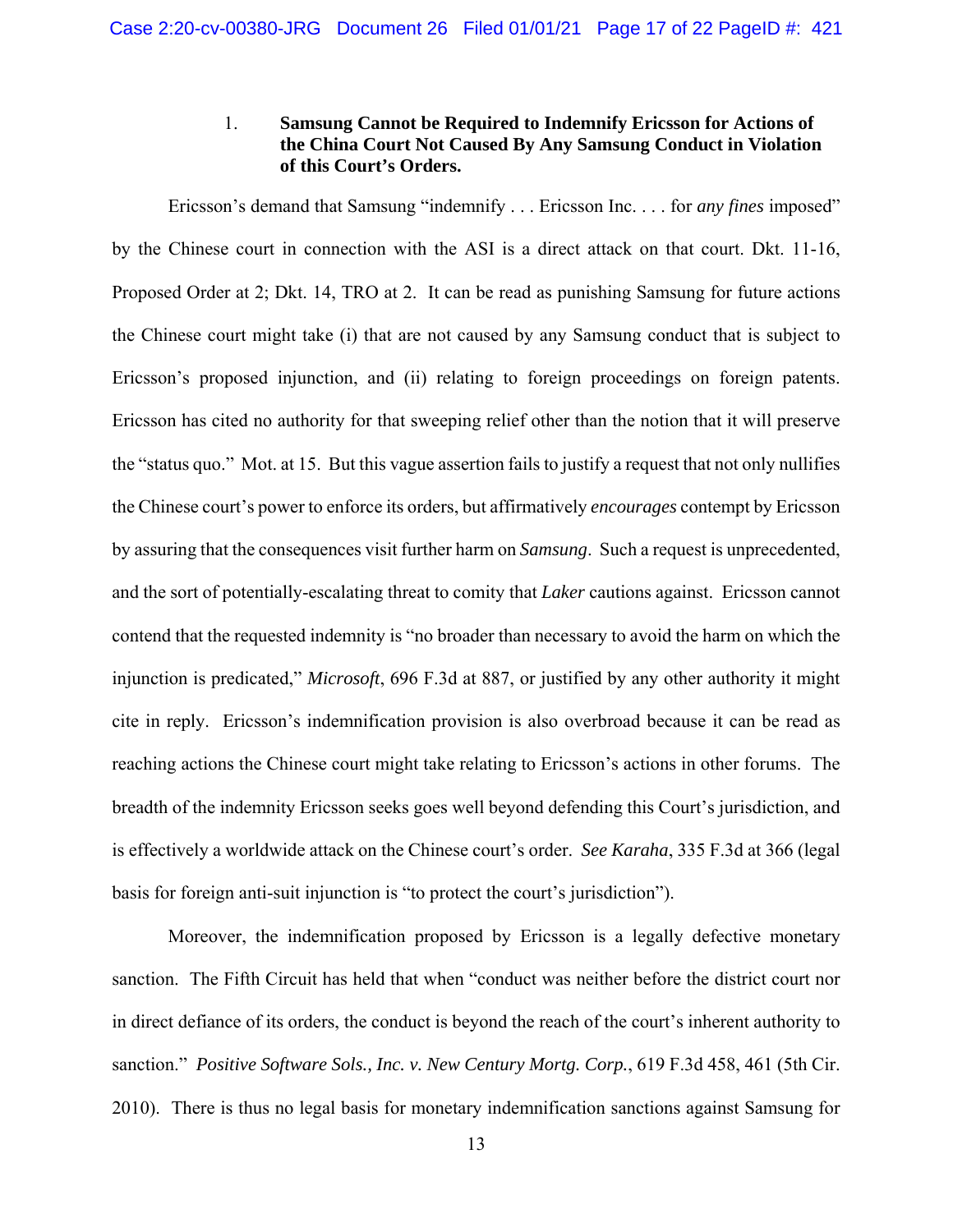actions taken against Ericsson entities by the China court either unilaterally or in connection with foreign proceedings—neither of which satisfy the necessary criteria for sanctions. For example, in *FDIC v. Maxxam, Inc.*, 523 F.3d 566 (5th Cir. 2008), the Fifth Circuit reversed a sanction that required indemnification for expenses incurred in a different lawsuit in a different court. The court explained that a court's inherent authority to sanction is meant to "control the litigation before [the court]" and did not reach separate proceedings. *Id.* at 593; *see also Positive Software,* 619 F.3d at 460 (holding that sanctions cannot be imposed based upon conduct relating to a "collateral proceeding"). Thus, Ericsson's requested indemnification sanction lacks a legal basis to the extent it can be read as applying to conduct of the Chinese court or conduct in foreign proceedings independent of any violation by Samsung of the proposed injunction.

## 2. **A Foreign Anti-Suit Injunction Cannot Prohibit Samsung From Enforcing the Chinese Court's Order in Other Forums.**

Ericsson's proposed injunction encompasses any "suits or administrative actions to enforce or defend its United States patent rights" Ericsson might file, in any forum, at any time. Dkt. 11- 16, Proposed Order at 2; Dkt. 14, TRO at 2. Ericsson cites no authority for its request that this Court may preclude Samsung from enforcing the China court order in forums other than this Court. This request is outside the scope of legal basis for issuing foreign anti-suit injunctions "to protect the Court's jurisdiction." *See Karaha*, 335 F.3d at 366.

As with the indemnification request, the request to limit Samsung's ability to enforce another court's order in other tribunals is "broader than necessary to avoid the harm on which the injunction is predicated" and lacks legal basis. It also runs afoul of the rule that when a "motion [for preliminary injunction] raises issues different from those presented in the complaint, the court has no jurisdiction over the motion." *Infinite Fin. Sols., Inc. v. Strukmyer, LLC*, 2014 WL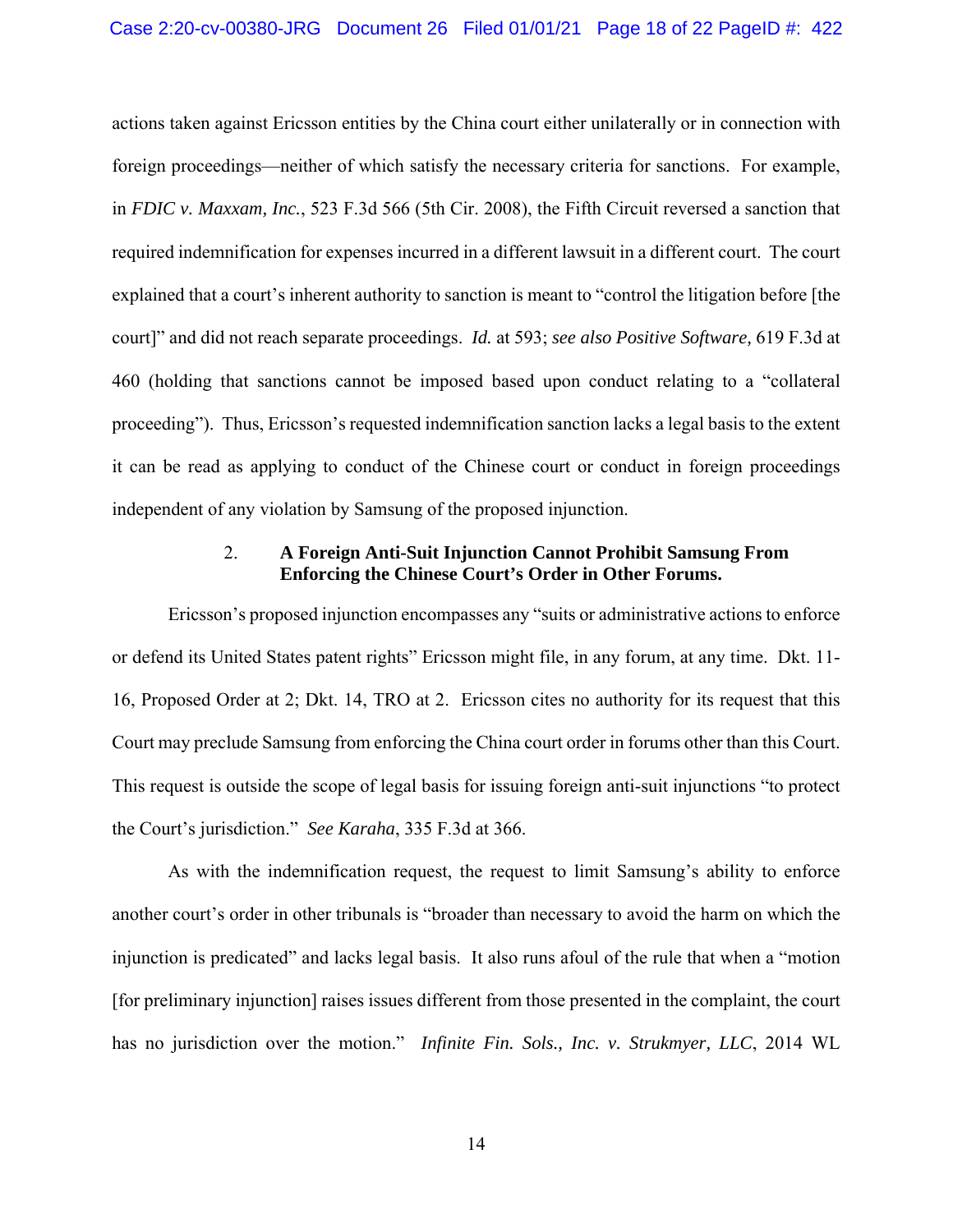12586282, at \*9 (N.D. Tex. July 29, 2014). New actions that may be brought in other forums are necessarily outside the scope of Ericsson's Complaint before this Court.

Ericsson's proposal is particularly overbroad in preventing Samsung from enforcing the ASI against Ericsson seeking patent *injunctions* in other forums. As the Chinese court explained here, and as U.S. courts ruled previously, piecemeal injunctive requests around the world pose a particular threat to the integrity of a first-filed proceeding to set FRAND royalty rates. *See, e.g.*, *Huawei Techs., Co. v. Samsung Elecs. Co.*, 2018 WL 1784065, at \*10 (N.D. Cal. Apr. 13, 2018) (finding patent injunctions elsewhere would interfere with the court's contract litigation because they "would likely force [Samsung] to accept [patentee]'s licensing terms, before any court has an opportunity to adjudicate the parties' breach of contract claims."). That is part of why, as explained above, courts, such as in the *TCL*, *Huawei*, and *Motorola* cases often issue antisuit injunctions to protect their proceedings as the first-filed forum for claims that will resolve a global dispute.

#### **C. Ericsson Inc. Lacks Standing to Seek the Requested Relief**

The application for the TRO and preliminary injunction is brought by Ericsson Inc., Ericsson's U.S. subsidiary. Mot. at 1. Ericsson Inc., however, is neither the owner of the SEPs at issue, nor the signatory of the FRAND commitment. Thus, the Chinese court's ASI that defers certain remedies for Ericsson SEPs—while encompassing conduct by Ericsson's affiliates—is directed to patents of Ericsson's Swedish entity. Ericsson Inc. makes no allegations of harm independent from its parent, which did not bring the motion. Because the party seeking the injunctive relief is not subject to the alleged harm at issue, the preliminary injunction should be denied for this reason as well. *See Voda v. Cordis Corp.*, 536 F.3d 1311, 1329 (Fed. Cir. 2008).

#### **IV. CONCLUSION**

Ericsson's requested injunction should be denied, and the TRO dissolved.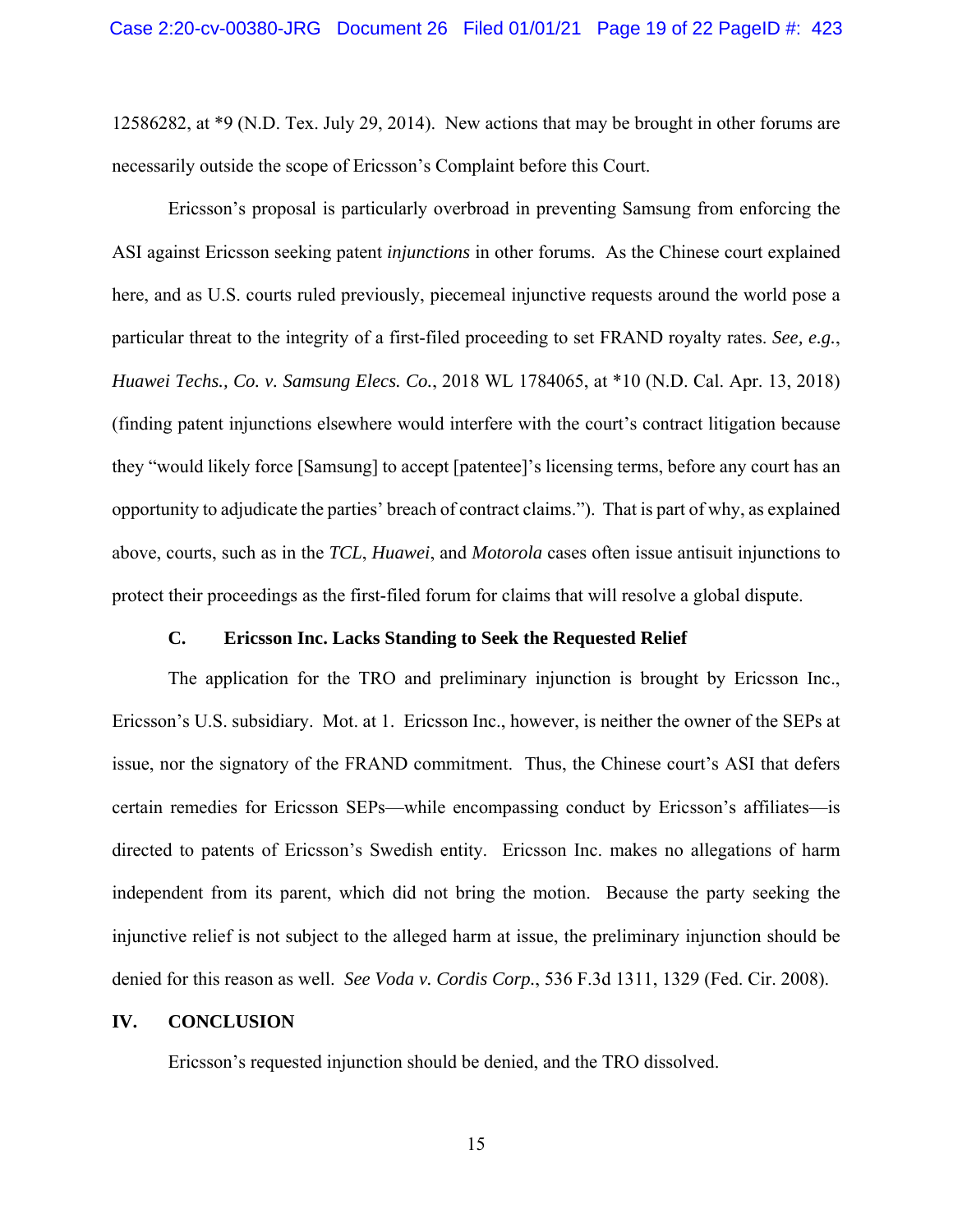Dated: January 1, 2021 Respectfully submitted,

*/s/ Melissa R. Smith* 

 Melissa R. Smith State Bar No. 24001351 GILLAM & SMITH, LLP 303 South Washington Avenue Marshall, Texas 75670 Telephone: (903) 934-8450 Facsimile: (903) 934-9257 Email: melissa@gillamsmithlaw.com

Gregory S. Arovas, P.C. greg.arovas@kirkland.com KIRKLAND & ELLIS LLP 601 Lexington Avenue New York, New York 10022 Telephone: (212) 446-4800 Facsimile: (212) 446-4900

Edward C. Donovan, P.C. edward.donovan@kirkland.com F. Christopher Mizzo, P.C. chris.mizzo@kirkland.com KIRKLAND & ELLIS LLP 1301 Pennsylvania Ave. N.W. Washington, D.C. 20004 Telephone: (202) 389-5000 Facsimile: (202) 389-5200

David Rokach david.rokach@kirkland.com KIRKLAND & ELLIS LLP 300 North LaSalle Chicago, IL 60645 Telephone: (312) 862-2000 Facsimile: (312) 862-2200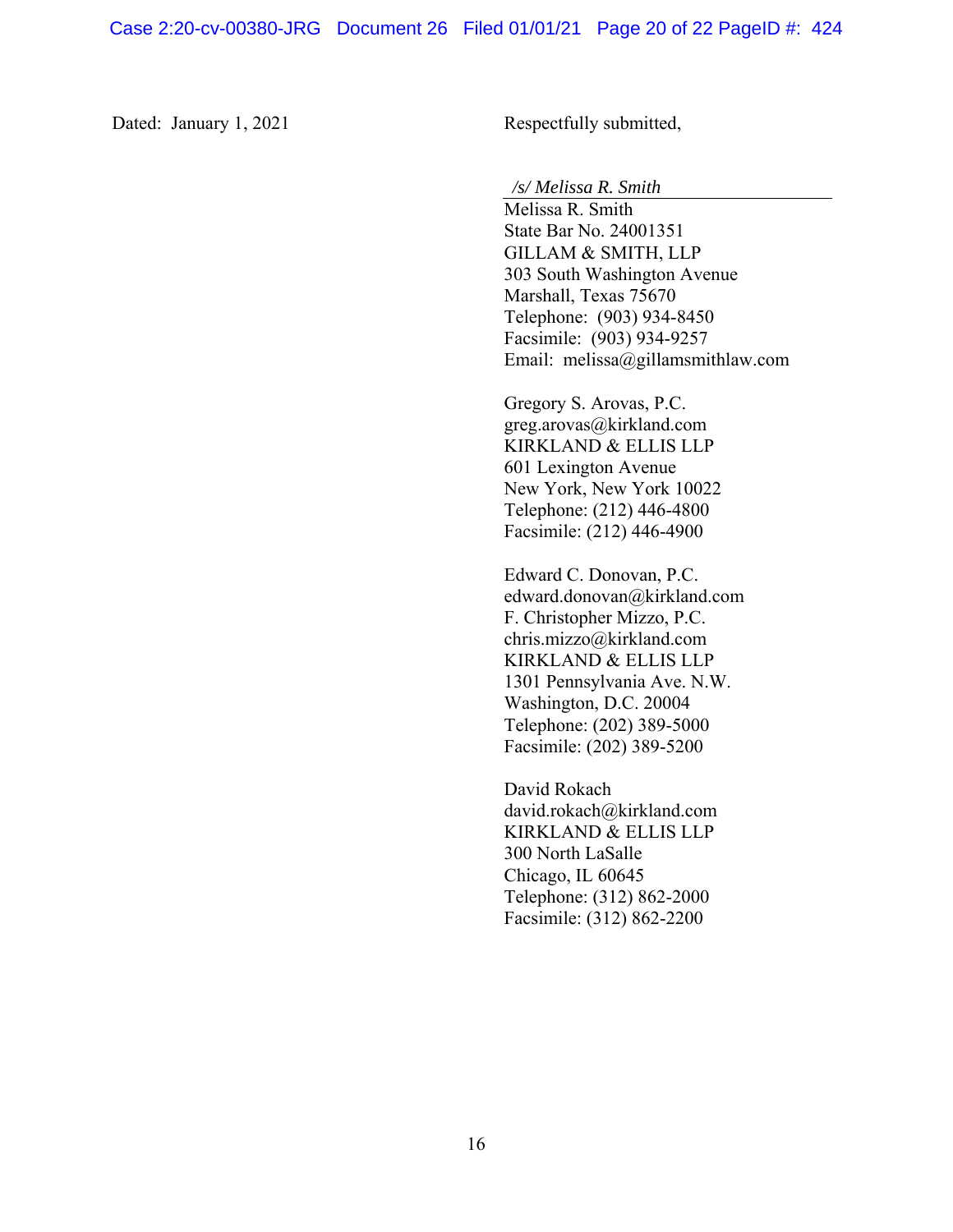Kevin Hardy kevinhardy@quinnemanuel.com QUINN EMANUEL URQUHART & SULLIVAN, LLP1300 I Street N.W. Suite 900 Washington, D.C. 20005 Telephone: (202) 538-8000 Facsimile: (202) 538-8100

Thomas D. Pease thomaspease@quinnemanuel.com QUINN EMANUEL URQUHART & SULLIVAN, LLP51 Madison Ave., 22nd Floor New York, NY 10010 Telephone: (212) 849-7000 Facsimile: (212) 849-7100

Paul Zeineddin pzeineddin@axinn.com AXINN, VELTROP & HARKRIDER LLP 950 F. Street, N.W. Washington, DC 20004 Telephone: (202) 912-4700 Facsimile: (202) 912-4701

## *Attorneys for Samsung Defendants*